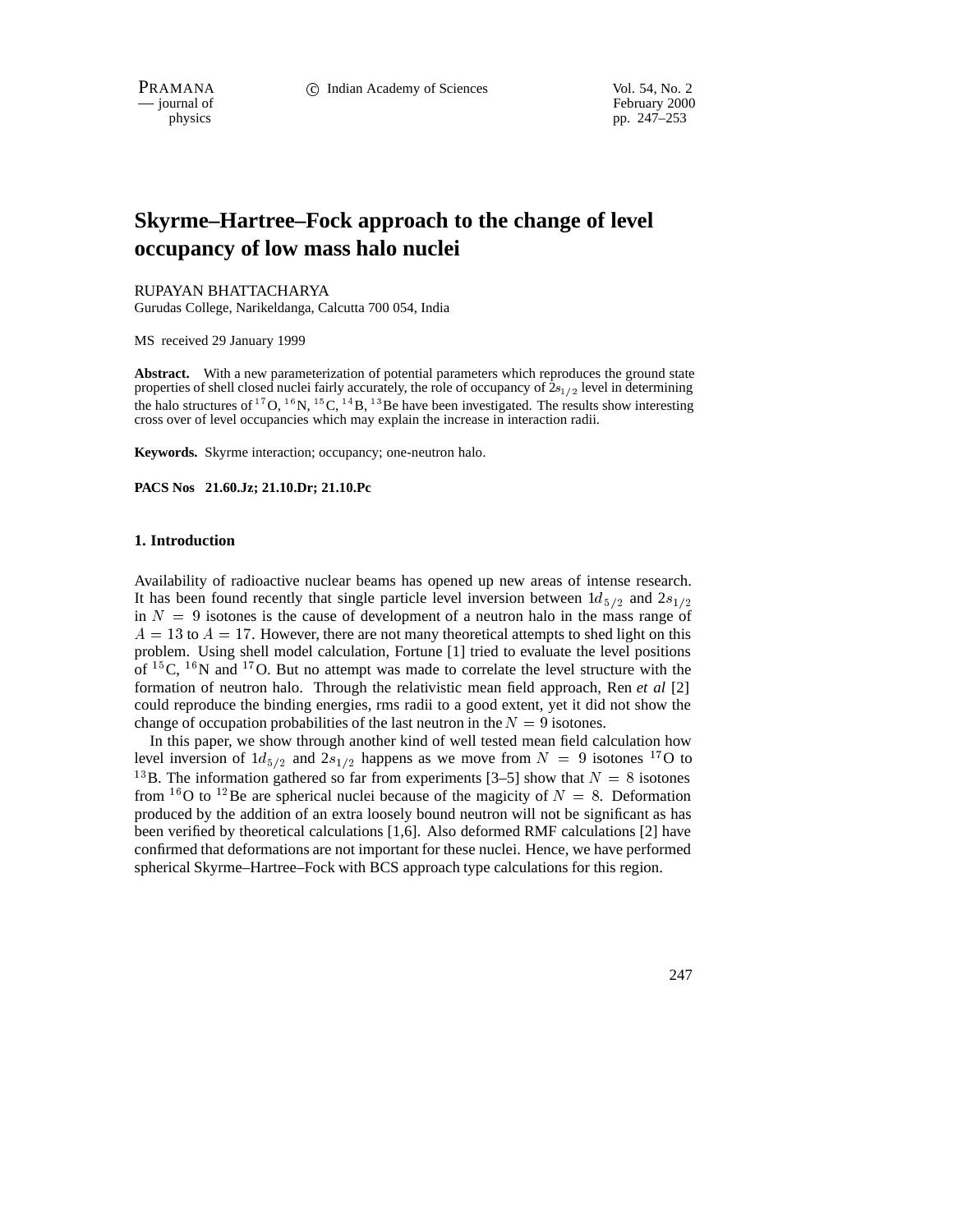# *Rupayan Bhattacharya*

# **2. Method**

The potential used has the following form [7]

$$
V(\mathbf{r}_1 - \mathbf{r}_2) = t_0(1 + x_0 P_\sigma)\delta(\mathbf{r}_1 - \mathbf{r}_2) + \frac{1}{2}t_1(1 + x_1 P_\sigma)(k^2 - k'^2)\delta(\mathbf{r}_1 - \mathbf{r}_2)
$$
  
+
$$
t_2(1 + x_2 P_\sigma)k'\delta(\mathbf{r}_1 - \mathbf{r}_2)k + 1/6t_3\rho^\alpha(1 + x_3 P_\sigma)\delta(\mathbf{r}_1 - \mathbf{r}_2)
$$
  
+
$$
i t_4 k'\delta(\mathbf{r}_1 - \mathbf{r}_2)(\mathbf{r} \times \mathbf{k}).
$$
 (1)

The Hartree–Fock equation resulting from the force is

$$
h_q R_\beta = \epsilon_\beta R_\beta \tag{2}
$$

with

$$
h_q = \partial_r B_q \partial_r + U_q + U_{1s,q} l.s,
$$
\n<sup>(3)</sup>

where

$$
B_q = h^2/2m_q + 1/8[t_1(1 + (1/2)x_1) + t_2(1 + (1/2)x_2)]\rho -1/8[t_1(1/2 + x_1) - t_2(1 + x_2)]\rho_q,
$$
\n(4)

and

$$
U_q = t_0(1 + (1/2)x_0)\rho - t_0(1/2 + x_0)\rho_q + 1/12t_3\rho^{\alpha}[(2 + a)(1 + (1/2)x_3)\rho
$$
  
\n
$$
-2(1/2 + x_3)\rho_q - \alpha(1/2 + x_3)(\rho_p^2 + \rho_n^2)/\rho] + 1/4[t_1(1 + (1/2)x_1)
$$
  
\n
$$
+t_2(1 + (1/2)x_2)\tau - 1/4[t_1(1/2 + x_1) - t_2(1/2 + x_2)]\tau_q
$$
  
\n
$$
-1/8[3t_1(1 + (1/2)x_1) - t_2(1 + (1/2)x_2)]\Delta\rho + 1/8[3t_1(1/2 + x_1)
$$
  
\n
$$
+t_2(1/2 + x_2)]\Delta\rho_q - 1/2t_4(\nabla J + \nabla J_q) + U_{\text{coul}},
$$
\n(5)

$$
U_{1s,q} = (1/4)t_4(\rho + \rho_q) + 1/8(t_1 - t_2)J_q - 1/8(x_1t_1 + x_2t_2)J.
$$
 (6)

The Coulomb energy is given by

$$
E_{\text{coul}} = (1/2)e^2 \mathrm{d}^3 r \mathrm{d}^3 r' \rho_c(r) [1/|r - r'|] \rho_c(r') + E_{\text{coul,exch}}.\tag{7}
$$

In the spherical representation

$$
\rho_q(r) = \sum_{nlj} w_{\beta} (2j_{\beta} + 1) / 4\pi [R_{\beta}/r]^2,
$$
\n(8)

$$
\tau_q(r) = \sum_{nlj} w_\beta (2j_\beta + 1)/4\pi [(\partial_r R_\beta/r)^2 + l(l+1)/r^2 (R_\beta/r)^2],\tag{9}
$$

$$
\nabla J_q(r) = [\partial_r + 2/r] J_q(r),\tag{10}
$$

# 248 *Pramana – J. Phys.,* **Vol. 54, No. 2, February 2000**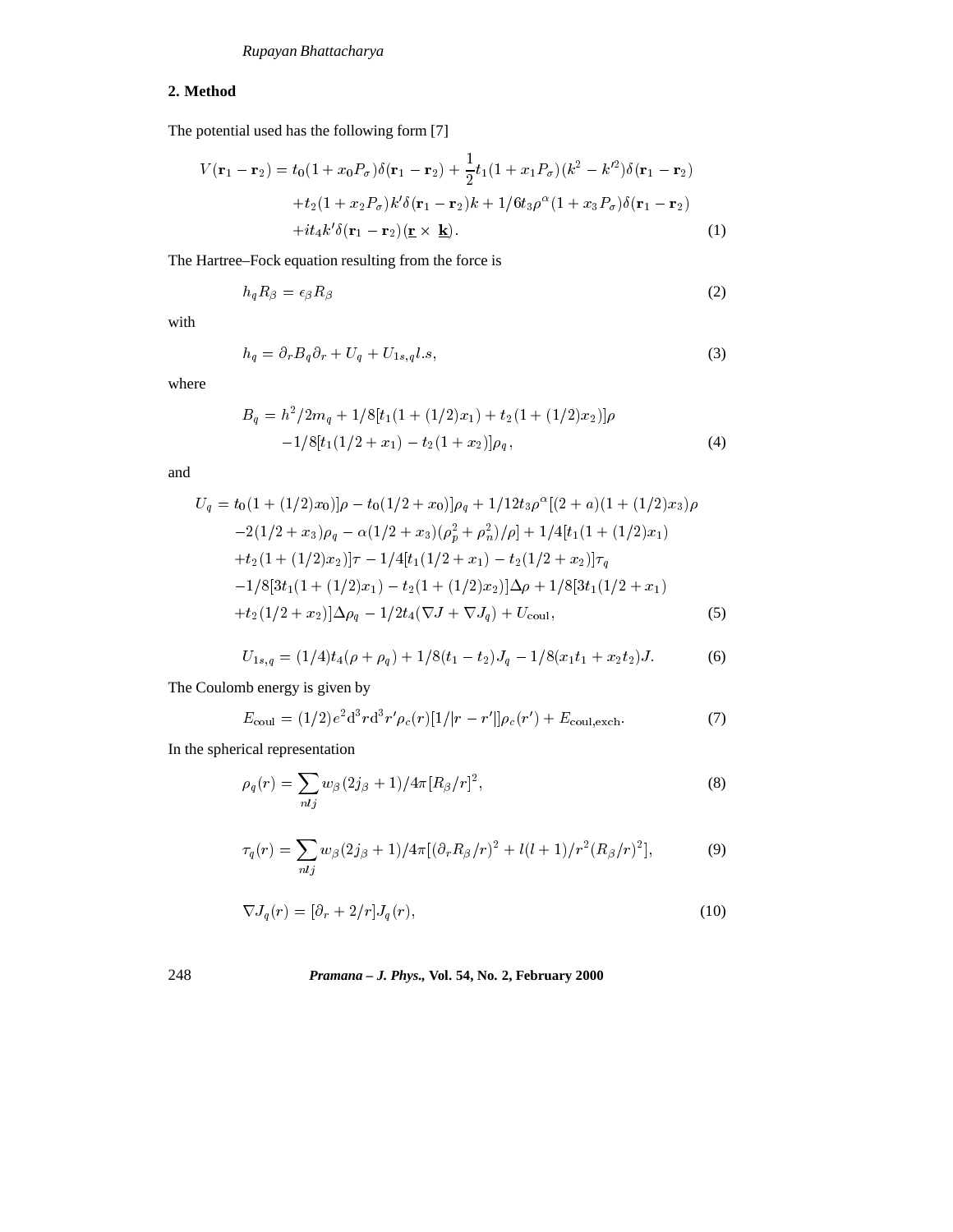**Table 1a.** Parameter set of the potential.

| $t_{1}$ | $t_2$      | $t_3$    | $t_{4}$   |
|---------|------------|----------|-----------|
| 325.11  | $-339.41$  | 18700.09 | 100.0     |
|         |            |          |           |
| $x_1$   | $x_2$      | $x_3$    | $\alpha$  |
| 0.64981 | $-0.53732$ | 0.18079  | 0.1666667 |
|         |            |          |           |

$$
J_q(r) = \sum_{nlj} w_\beta (2j_\beta + 1)/4\pi [j_\beta(j_\beta + 1) - l_\beta(l_\beta + 1) - 3/4]2/r [R_\beta/r]^2.
$$
\n(11)

The parameters of the potential (SKPNEW) are shown in table 1.

#### **3. Results**

We have evaluated the total binding energies of the nuclei, RMS matter, charge and neutron radii, single particle energies near the Fermi surface, separation energies of the last neutron and the occupation probabilities of the last neutron. We have not made any ad hoc adjustments of placing the last neutron in any specific level. The results of these calculations are shown in tables 2 and 3. One can observe that the agreement of the calculated binding energies and experimental binding energies for  $^{17}$ O and  $^{15}$ C is excellent. However, in the cases of  $^{16}N$ ,  $^{14}Be$  and  $^{13}B$ , theoretical binding energies are slightly more than the experimental values.

It is apparent from the tables that the calculated RMS radii for the  $N = 9$  isotone nuclei show the correct trend, though in some cases comparison could not be made due to lack of experimental results. One important observation is that the level spacing between  $1d_{5/2}$ and  $2s_{1/2}$  states decreases monotonously with the increase of  $N - Z$ . Another interesting feature is the formation of one neutron halo by the pushed out neutron in the  $2s_{1/2}$  state. It is known from the experiments that the last neutron of <sup>17</sup>O is in the  $1d_{5/2}$  state and that in <sup>15</sup>C is in  $2s_{1/2}$  state. The spin and parity of the ground state of <sup>16</sup>N is 2<sup>-</sup> and this confirms that the last neutron in <sup>16</sup>N occupies the  $1d_{5/2}$  level. Calculated occupation probabilities support this fact. According to our calculation the last neutron in <sup>14</sup>B should occupy  $2s_{1/2}$ level. This is in good correspondence with the relativistic mean field calculation of Ren *et al*. Another important point to note is the appearance of one-neutron halo along with the level inversion between  $1d_{5/2}$  and  $2s_{1/2}$  for the ground states of <sup>15</sup>C and <sup>14</sup>B. A possible cause of this level inversion in these neutron rich nuclei is the influence of isospin degree of freedom. The large value of  $N - Z$  may influence the level spacings which in turn pushes the wave function out. In that case total binding energy will play an important role.

*Pramana – J. Phys.,* **Vol. 54, No. 2, February 2000** 249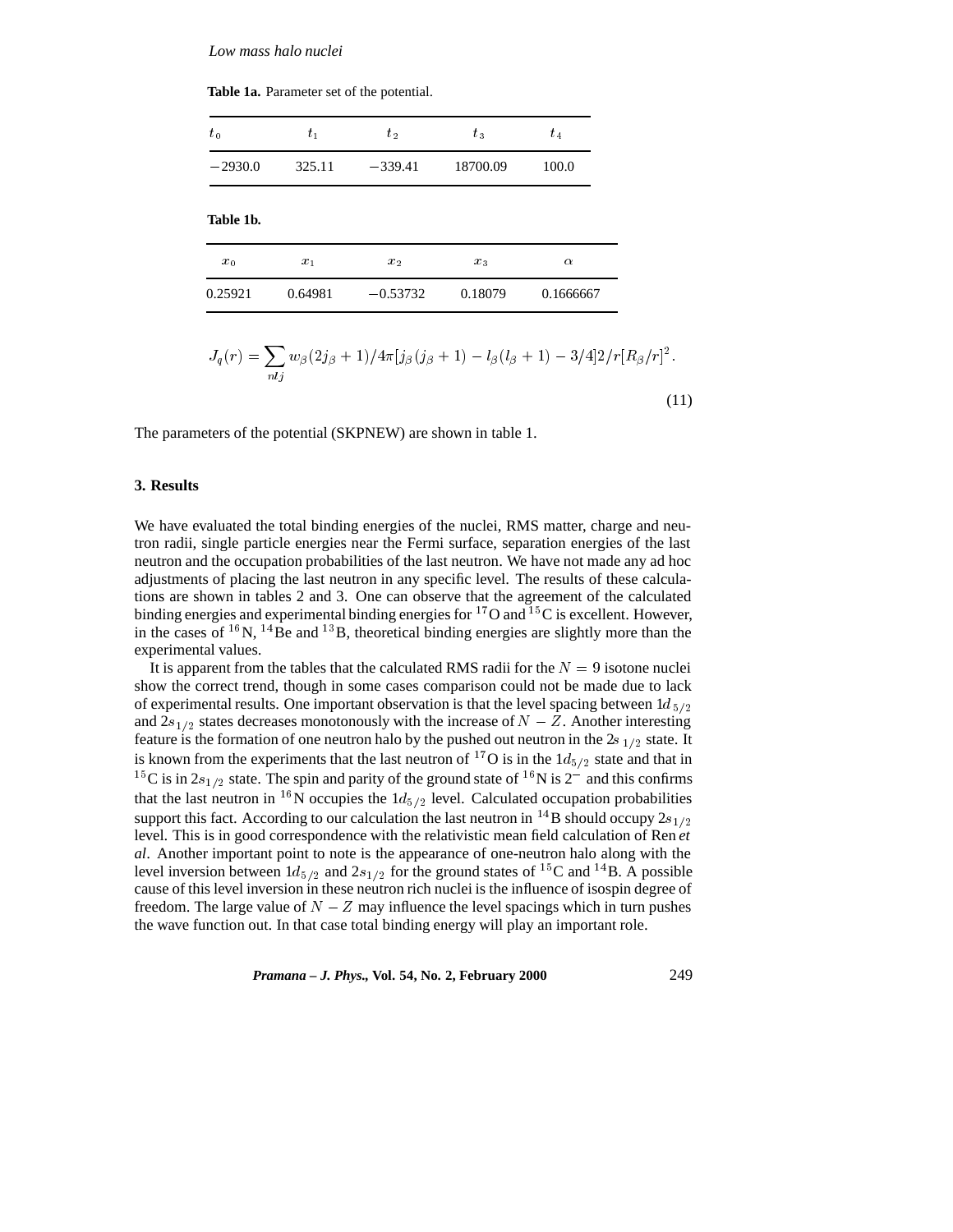## *Rupayan Bhattacharya*

**Table 2.** Skyrme–Hartree–Fock results for  $N = 9$  isotones.

|                         | 17 <sub>O</sub> | 16 <sub>N</sub> | 15 <sub>C</sub> | 14B             | 13Be  |
|-------------------------|-----------------|-----------------|-----------------|-----------------|-------|
| $B.E.$ (MeV)            | 131.01          | 120.65          | 106.20          | 90.12           | 71.04 |
| $B.E_{\text{ex}}$ (MeV) | 131.76          | 117.98          | 106.50          | 85.42           | 66.64 |
| $R$ (fm)                | 2.77            | 2.76            | 2.77            | 2.83            | 2.97  |
| $R_{\rm ex}$ (fm)       |                 | $2.71 \pm 0.28$ | $2.78 \pm 0.09$ | $3.00 \pm 0.10$ |       |
| $R_p$ (fm)              | 2.72            | 2.65            | 2.56            | 2.48            | 2.39  |
| $R_p^{\text{ex}}$ (fm)  | $2.72 \pm 0.02$ | $2.61 \pm 0.01$ | $2.56 \pm 0.05$ |                 |       |
| $R_n$ (fm)              | 2.81            | 2.84            | 2.89            | 3.00            | 3.20  |
| $R_n^{\text{ex}}$ (fm)  |                 | $2.79 \pm 0.50$ | $2.94 \pm 0.15$ | $3.27 \pm 0.16$ |       |

Experimental values are taken from Ren *et al* [2].

**Table 3.** Single particle (n) energies and occupation probabilities of the neutron states.

|                       | 17 <sub>O</sub> | 16 <sub>N</sub> | 15 <sub>C</sub> | $^{14}$ R | $^{13}$ Be |
|-----------------------|-----------------|-----------------|-----------------|-----------|------------|
| $\epsilon_{2s_{1/2}}$ | $-4.43$         | $-2.95$         | $-1.54$         | $-0.27$   | 0.79       |
| $S_{2s_{1/2}}$        | 0.16            | 0.10            | 0.16            | 0.17      | 0.21       |
| $\epsilon_{1d_{5/2}}$ | $-5.83$         | $-3.94$         | $-2.00$         | $-0.02$   | 1.88       |
| $S_{1d_{5/2}}$        | 0.21            | 0.16            | 0.13            | 0.15      | 0.14       |

**Table 4.** A comparative study of the single particle energy difference  $\Delta (=\epsilon_{1d_{5/2}}-\epsilon_{2s_{1/2}})$  of two states near the Fermi surface.

|                                             | 17 <sub>O</sub> | 16 <sub>N</sub> | 15 <sub>C</sub> | $^{14}$ R          | $^{13}$ Be |
|---------------------------------------------|-----------------|-----------------|-----------------|--------------------|------------|
| $-\Delta$ (MeV)<br>$-\Delta_{\rm ex}$ (MeV) | 1.4             | 0.99<br>0.87    | 0.46<br>0.15    | $-0.25$<br>$-0.74$ | $-1.09$    |

**Table 5.** The variation of neutron separation energies and neutron skin thickness with neutron excess.

| $N-Z$          | $S_n(\text{ex})$ (MeV) | $S_n$ (MeV) | $R_n - R_p$ (fm) |
|----------------|------------------------|-------------|------------------|
|                | 4.14                   | 8.58        | 0.09             |
| 2              | 2.49                   | 6.55        | 0.19             |
| 3              | 1.22                   | 3.91        | 0.31             |
| $\overline{4}$ | 0.97                   | 2.66        | 0.52             |
| .5             |                        | 0.76        | 0.81             |
|                |                        |             |                  |

250 *Pramana – J. Phys.,* **Vol. 54, No. 2, February 2000**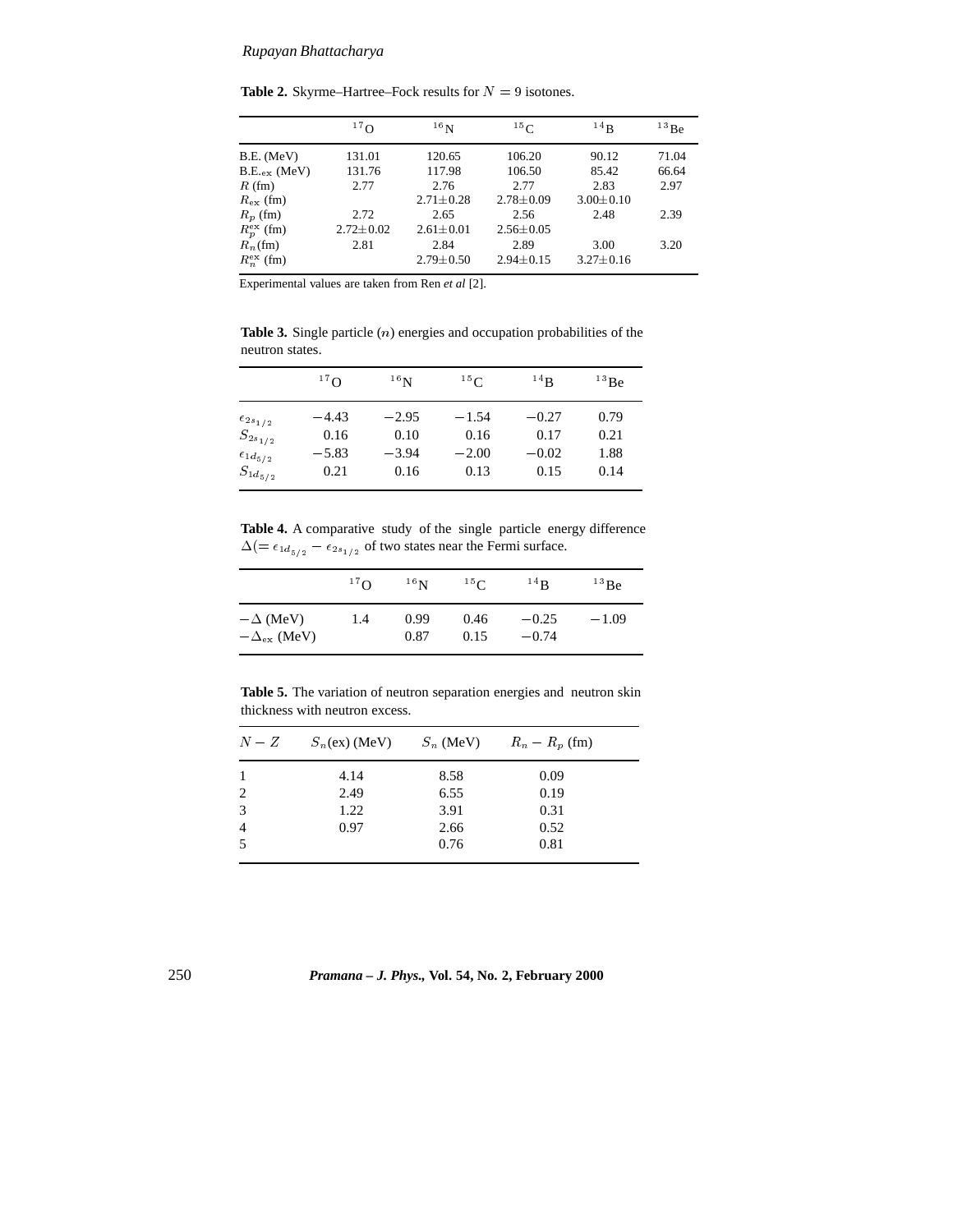### *Low mass halo nuclei*

In order to bring out the details of the structure of the nuclei under study, we have plotted the density distributions of matter, proton and neutron for the ground state of  $^{17}O$ ,  $^{16}N$ ,  $^{15}C$ and  $^{14}B$  (figure 1). One can see the formation of one-neutron halo in  $^{15}C$  and  $^{14}B$ . In order to emphasize the importance of spin-orbit force, we have made a comparative study of the difference  $\Delta = \epsilon(1d_{5/2}) - \epsilon(2s_{1/2})$  for all the nuclei studied (table 4). Lastly, in table 5 we have presented the variation of neutron separation energies and neutron skin thickness with neutron excess for the ground state of  $N = 9$  isotones. The appearance of neutron halos in  $15C$  and  $14B$  is quite apparent, however, the calculation is not able to reproduce the neutron separation energies.



**Figure 1a, b.**

*Pramana – J. Phys.,* **Vol. 54, No. 2, February 2000** 251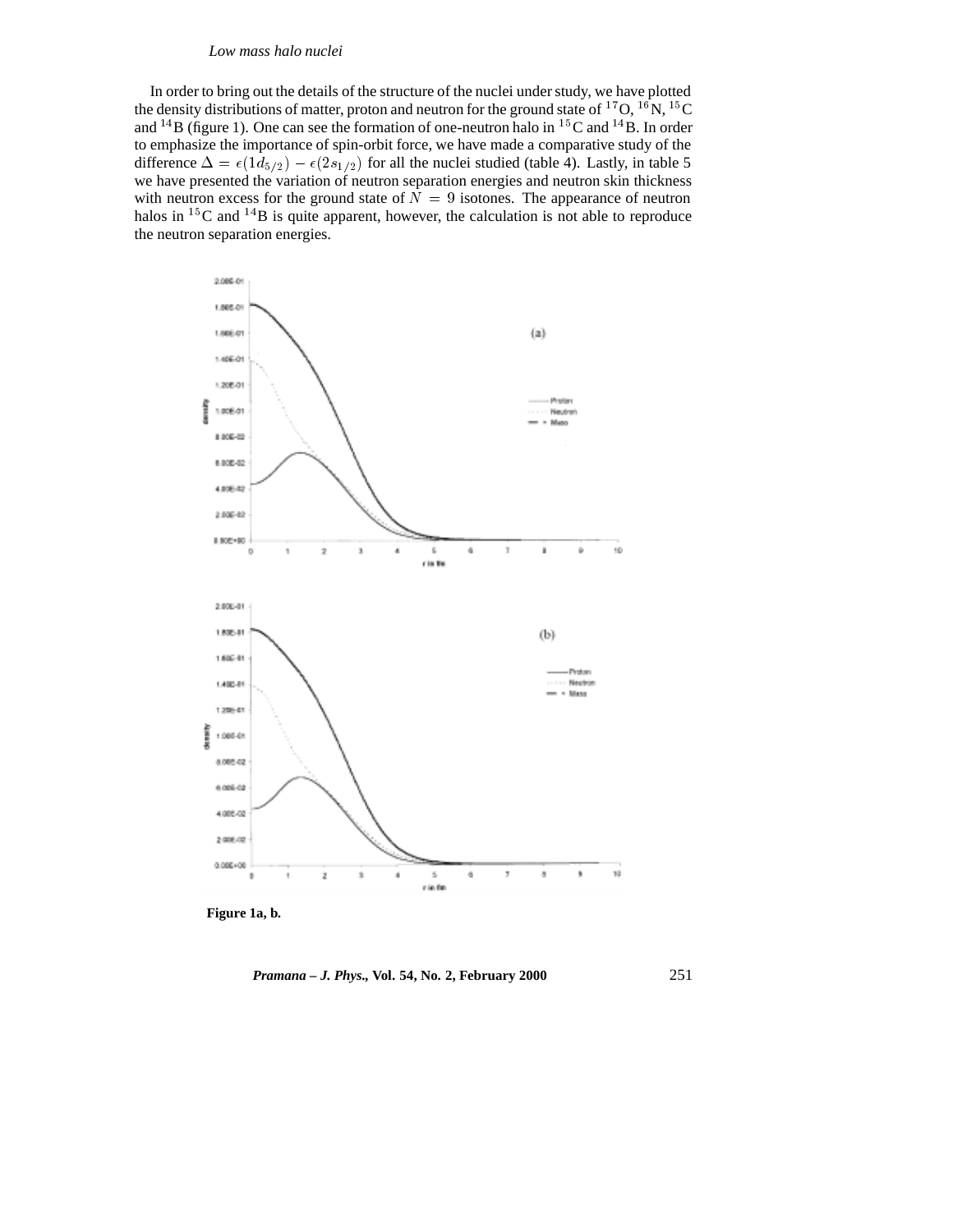*Rupayan Bhattacharya*





252 *Pramana – J. Phys.,* **Vol. 54, No. 2, February 2000**